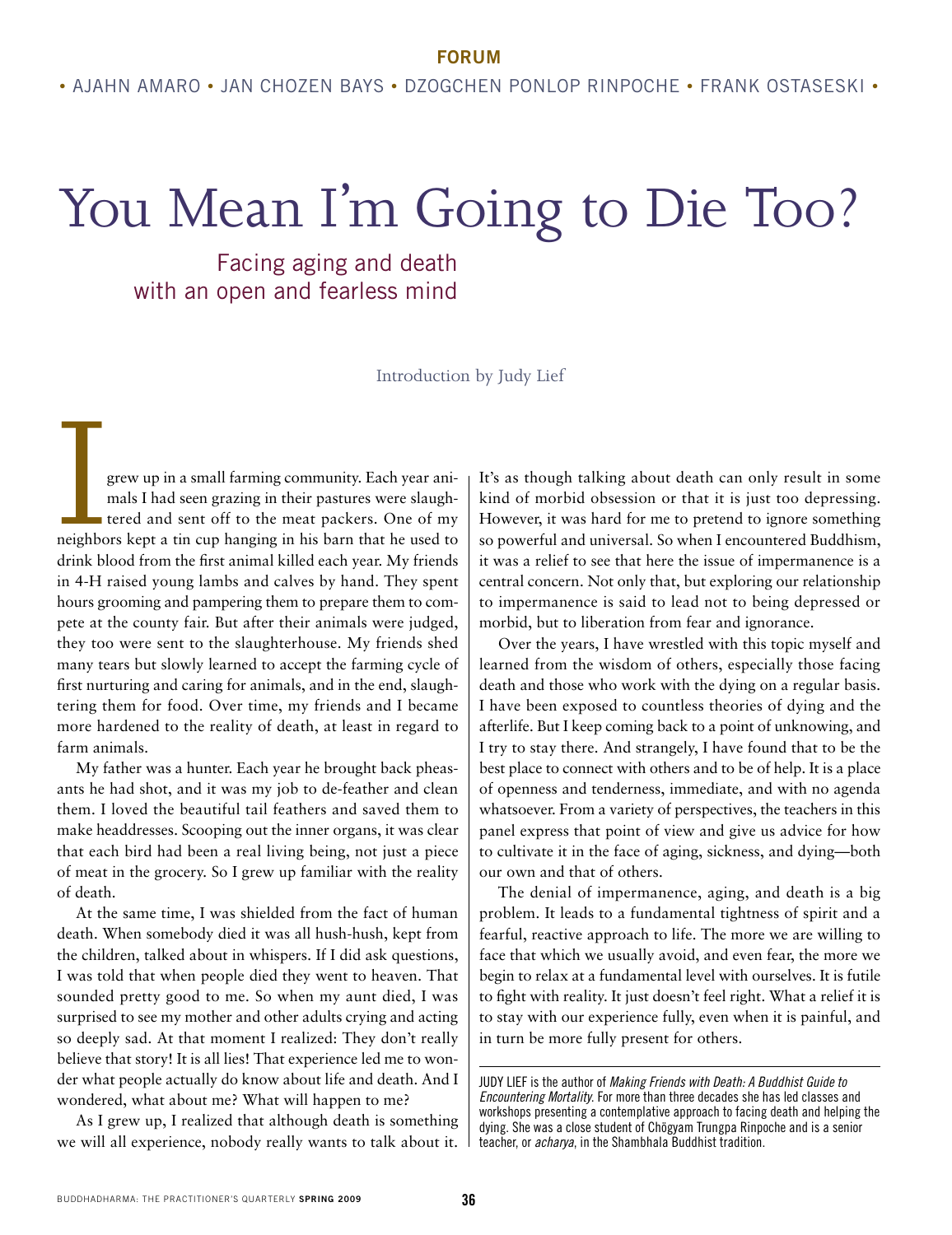

*metamorphic(s)XV*, 2008 by Bodil Frendberg

BUDDHADHARMA: The Buddha spoke of the suffering of birth, sickness, old age, and death. Some people like to translate old age as "aging," the process that occurs no matter what chronological age you are. Why do we have such difficulty understanding that we're aging all the time? Is it possible to embrace this notion without becoming debilitated or depressed?

> **Ajahn Amaro:** In the West, there's a fixation on being young, attractive, mobile, and fully functional forever. The people on the billboards are always twenty-three and cheerful. There is the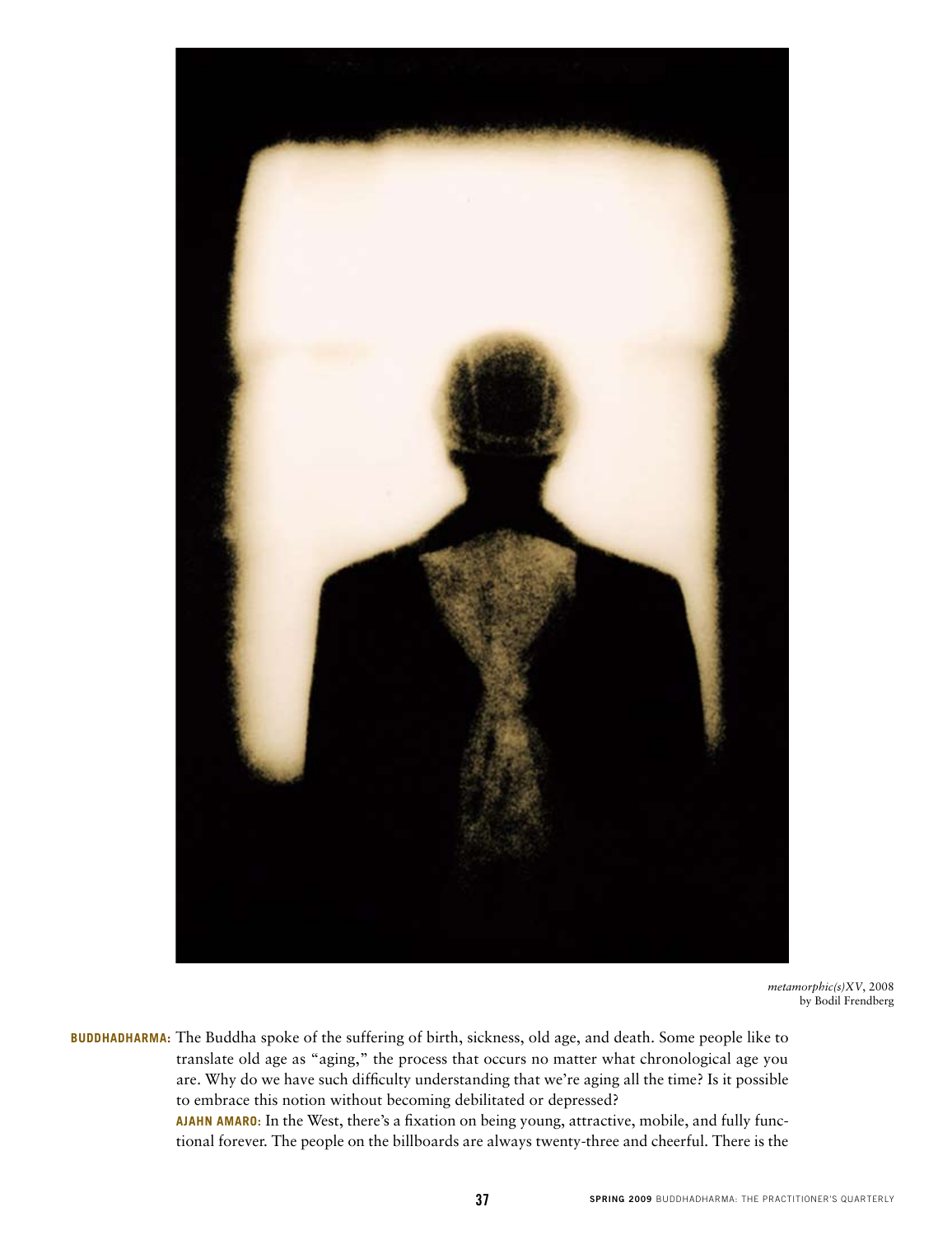When I'm holding the hand of someone very old or of a dying patient, I notice that their skin is almost transparent, and it's as if their being becomes that way as well. There isn't much obscuring who they actually are. —Frank Ostaseski

feeling that we should be chirpy and healthy and full of vigor and good-looking our whole life. It's seen as an affront that we start getting wrinkles or that we can't move so much. In Asia, as in some other parts of the world, there's much more of a sense of continuity. Aging is not a state of diminution or unattractiveness; rather, one actually becomes more valuable, respected, and appreciated with age.

**Ponlop Rinpoche:** In general, we lack an understanding of impermanent nature. Culture and religion can reinforce that. In many religions, we seek eternal existence. We try to rely on ginseng to do the trick, but that doesn't work, so we keep looking for methods to enable us to go against the law of nature, which is impermanence.

Aging can be appreciated. As you age, your ego-centered and unreasonable impulses start to mellow; you can become tamer, calmer, and more compromising. Relationships age in the same way. In the beginning, you start out fighting for your own agenda, and at some point you mellow into a more cooperative approach. But culture and religion can sometimes work against the appreciation of the natural aging process.

**Jan Chozen Bays:** Even criminals mellow with age. They burn out and just can't keep up a life of crime.

**FRANK OSTASESKI:** Getting old isn't easy, and neither is sickness or death. One of the inevitable experiences of getting old is loss, which leads to grieving. In fact, all growth brings grieving, and we have an aversion to grieving. Of course, there are gains, as several people have said, but for most of us our self-image is tied to the physical. When it starts to change, we fight against it, and some of us in spiritual communities try to use spiritual concepts as a bypass that actually avoids facing the loss. Instead, we could just feel the loss.

**Jan Chozen Bays:** Many of us have had a to-do list for a long time, things to get to later. But at some point we realize we're not going to get to those things later. We have to jettison some of those projects, and they can be hard to let go of. One woman I visited recently who was just days away from dying of liver cancer told me, "I always intended to practice later, and now there is no later."

**BUDDHADHARMA:** Are there any instructions for young people to help them begin to appreciate aging as early as possible?

**Ajahn Amaro:** One of the standard daily recollections in the Theravada tradition is: "I am of the nature to become sick; I am of the nature to die; all that is mine beloved and pleasing will become otherwise, will become separated from me." That may sound like an extremely depressing thing to think of…

**Ajahn Amaro** is co-abbot of Abhayagiri Buddhist Monastery in Redwood Valley, California.



**Jan Chozen Bays** is co-abbot of Great Vow Zen Monastery in Clatskanie, Oregon. She is also a pediatrician and author of *Jizo Bodhisattva: Modern Healing and Traditional Buddhist Practice.*



**Dzogchen Ponlop Rinpoche** is the founder and spiritual director of Nalandabodhi, a network of meditation centers and study groups, and the author of *Mind Beyond Death.*

**Frank Ostaseski** was the founding director of San Francisco's Zen Hospice Project, the first Buddhist hospice in America. In 2004 he founded the Metta Institute, which offers education in end-of-life care, emphasizing the spiritual dimensions of dying.

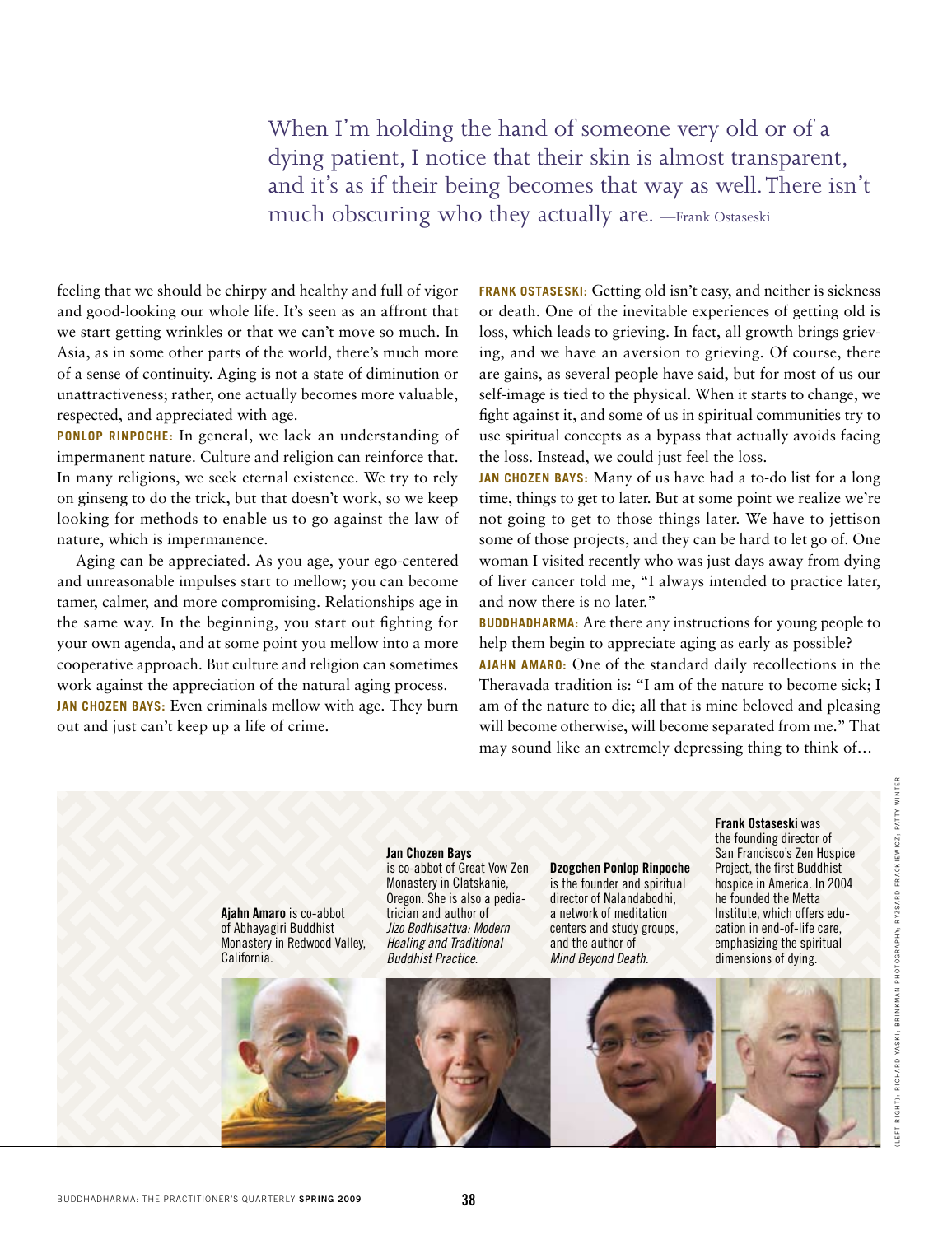

*Nice Day Bad News,* 1989 by Greg Curnoe

**Ponlop Rinpoche:** It is depressing [laughter].

**Ajahn Amaro:** …but for young people particularly, it's helpful to bring that into consciousness, because it helps them to realize that this is the deal, the contract we all sign, the rules of the game. Bringing that into consciousness brings on an "aha" moment. It helps illuminate that presumption that we should not decline or experience grief. When things do depart, rather than experiencing a sense of shock, we can have an attitude of "There it goes. Bye bye."

**Jan Chozen Bays:** Young people also need to be with old people more. The hospice movement is vitally important. For thousands of years, we saw people die in our own families and villages, and now it's hidden from us. We need to bring it back into plain view and help people see death as a normal part of our lives. When I ask people in my classes if they have seen a dead body, very few people raise their hands. Example the conservation of the state of shock, we can have an attitude vulnerability, which is usuaded to the "There it goes. By e bye." The people also need to be with old people armored. If we can impare in the said of

**Ponlop Rinpoche:** In the Tibetan refugee settlement I grew up in, we saw sick and dying people all the time. When someone dies, you usually take the body into the home for three days, so it's very common for children to be in contact with that. It helps them get used to impermanence and to appreciate longevity, rather than fear aging.

**Frank Ostaseski:** One of the improvisational methods we used with students who we were teaching to do hospice work was to ask them to act old. They all hunched over and mimicked being weak and fragile, except for one Latina who became more powerful and graceful, because she said in her culture that was the image of old age, something fuller. Those of us who are getting older need to speak of the beauty of being older. I just went through a series of heart attacks, and the greatest gift that's come out of that for me is a deeper appreciation of vulnerability, which is usually seen as weakness. But I'm experiencing it as a kind of porousness, of feeling less defended, less armored. If we can impart to younger people the gift of that vulnerability, it may help them to embrace aging.

**BUDDHADHARMA:** No matter how much we may appreciate the beneficial qualities of aging, old age brings some definite diminished capacity. Is there any practice advice that can help us deal with this difficult time—a time when we may not being able to practice as much or offer much to others, and in fact may need to be completely taken care of by others?

**Jan Chozen Bays:** In our practice communities, I feel that we need to make adjustments so that people who are older can continue to hear and practice the dharma, so we may have to amplify talks more and provide some less rigorous schedules and ways of sitting—or even of reclining if need be. The loss of your spiritual life can be a great sorrow, and we ought not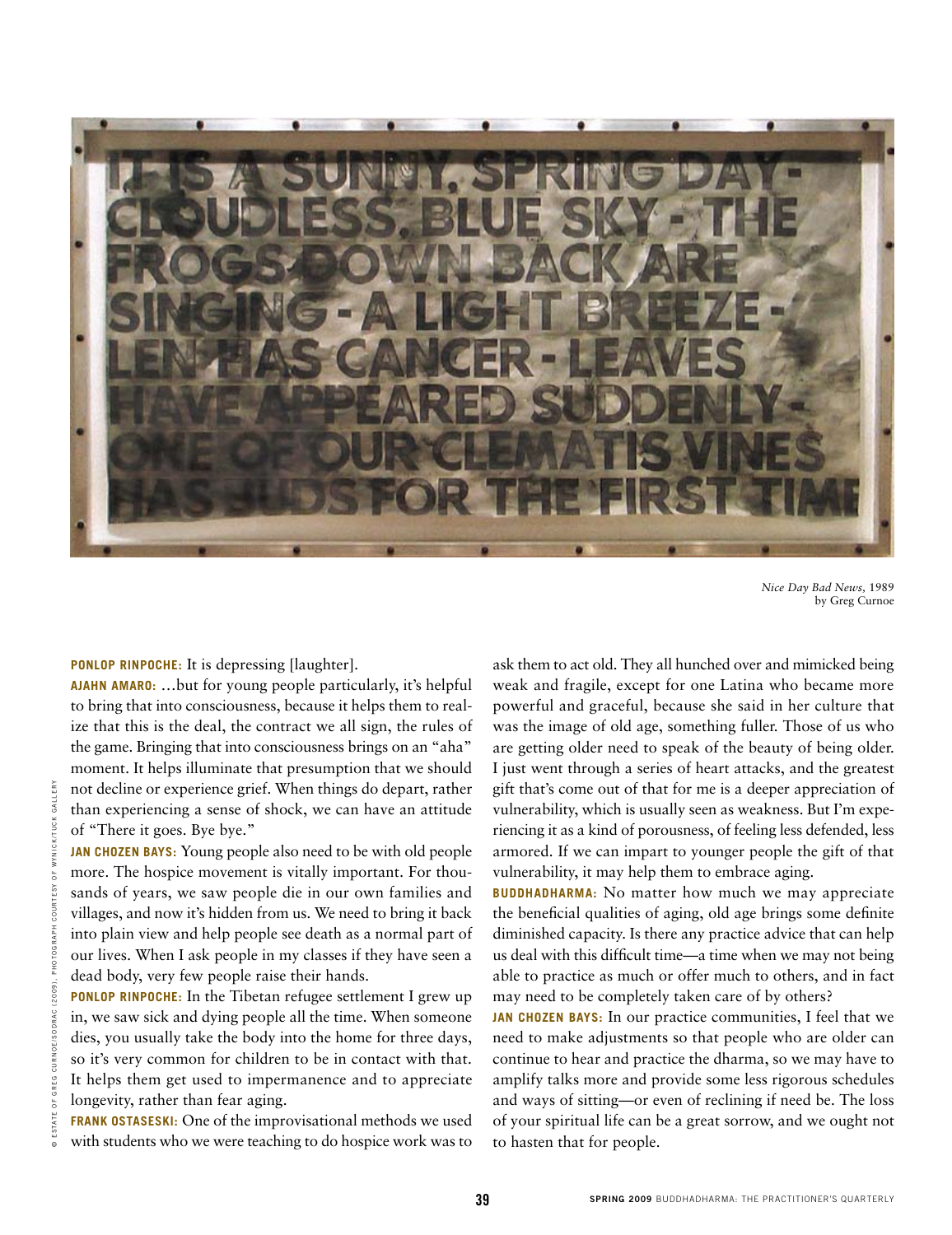

And when the time comes that we need help, we can accept it. One student asked me, in great anxiety, "How will I practice if I get Alzheimer's?" I responded, "At that point, you'll be somebody else's practice." We can release our desire to always be in control.

**Ajahn Amaro:** In the United States, the culture of independence is enormously strong, and interdependence is not yet well understood. Needing to be helped by another intrinsically represents a state of weakness and diminution. Our minds bring that notion into being and sustain it. But if instead we see the illusion of control, if we see that we're never really in control, then as our faculties diminish, we can appreciate giving others the opportunity to practice generosity.

**Jan Chozen Bays:** I find people are glad to do that if they've quit relying on the mind and practice with the heart instead. When my mother was in a retirement home and then an assisted care facility, I saw a lot of old people. Those who were still relying on the mind, the discursive mind, and dredging up old stories again and again, struggled. But the people who had a warm heart, who could only sit there and couldn't carry on a conversation, those were the people you wanted to be near, like a warm fireplace. It's important to cultivate the heart as we get older, because that's what will last.

**Ajahn Amaro:** Father Bede Griffiths, a very lovely Christian monk who lived at Shantivanam Ashram in India for many years, gave a talk in Berkeley when he was in his eighties, and one of the people who attended asked him what it was like being so old and venerable and what his experience of the aging process was. He replied, "Oh dear boy, it's wonderful. I was so erudite and had so many things to say and so many papers and books to write, and now I can't remember a thing. As long as I can remember where I left my sandals, I'm fine." He had developed the heart so much that he wasn't in a state of distress over the fact that he couldn't remember his quotations from the Upanishads, the Christian theologians, or the Bible. It's just as important to encourage that attitudinal shift as it is to provide hearing aids and wheelchair access.

**PONLOP RINPOCHE:** It's interesting to see how our labeling mind works. When does old age begin? Retirement age? When we first get really sick? When we lose our childhood friend? From the day we're born, we're aging and getting old. There's no benchmark we can precisely define.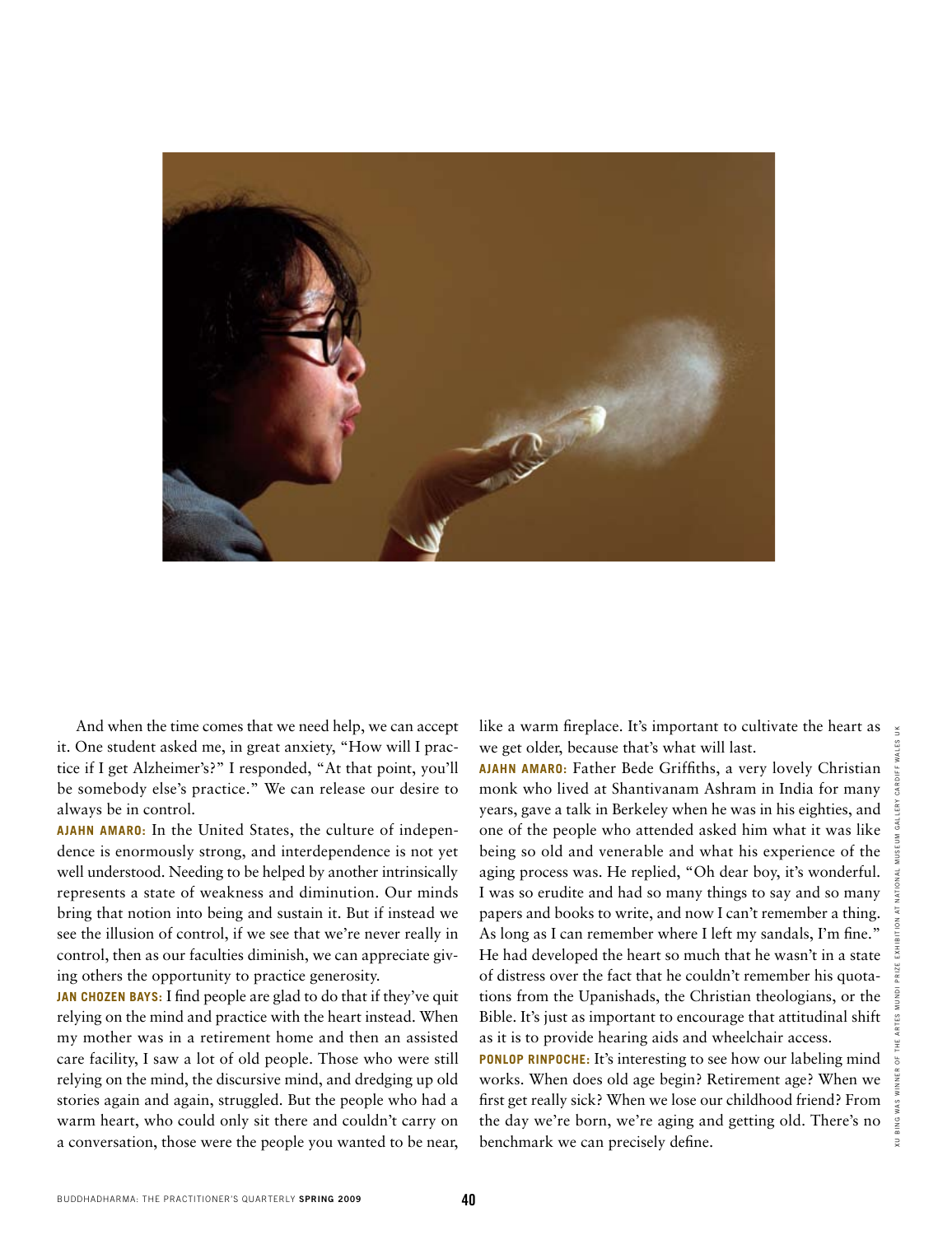(Facing page) *Xu Bing blow,* 2004 Artist, Xu Bing*.* Photography by Jeff Morgan

*Xu Bing, a Chinese-born artist based in New York, created artwork with the dust he collected in New York following the terrorist attacks of September 11, 2001.*

We need to have a sense of humor and not take our labels so seriously. It's also important to loosen the strong sense of needing to be independent that Ajahn Amaro was talking about. Everything is interdependent. Even buying something at the grocery store with our own money is not an independent act. It's connected to so many other people and factors, so many causes and conditions that come together to make it possible. Once we have that understanding and appreciation of interdependence, it won't be difficult to accept help from other people when we need it.

**Frank Ostaseski:** When I had my heart attack, Lama Tharchin Rinpoche, a beautiful Dzogchen master, called me. He also had trouble with his heart, so I asked him how to deal with all the drama and the confusion, the precariousness and the beauty that seems to accompany this experience. He said, "Well, I thought, it's good to have a heart, and if you have a heart, you should expect that it should have problems." It's true, all hearts, all bodies, all beings have problems, and we just have to accept that it's part of the deal. I wouldn't trade my heart or any of its suffering. Part of its beauty is its fragility.

**BUDDHADHARMA:** That speaks to an actual change in what we perceive as beautiful.

**Frank Ostaseski:** Yes. When I'm holding the hand of someone very old or of a dying patient, I notice that their skin is almost transparent, and it's as if their being becomes that way as well. It's as if the wind could blow right through them, and there isn't much that's obscuring who they actually are. In the aging process, we can't sustain the energy that's required to maintain our self-image. It can't be propped up anymore. So aging, sickness, and even death are conducive to our opening. It's vital that we reflect on this and reflect that back to the person who's aging, not in some imposing way, but simply by appreciating it.

**Jan Chozen Bays:** Cherry blossoms in Japan are appreciated for their transient quality. The poignancy of the briefness of their bloom and their falling is what is beautiful. The very fading of the beauty we want to hold on to is the beauty.

**FRANK OSTASESKI:** The decay actually makes the beauty more apparent.

**Jan Chozen Bays:** Yes, exactly.

**BUDDHADHARMA:** At some point, aging and old age give way to dying, whether sudden or prolonged. What's important to

Whether you're enlightened or confused, you will die. That's the number one thing we need to completely accept. Secondly, we need to see how we cling to this life, and how we can let go of that clinging.

—Dzogchen Ponlop Rinpoche

emphasize in the dying process, whether it is our own or that of someone close to us?

**Ponlop Rinpoche:** A friend of mine, a student, came to me a few years ago and told me she was dying of cancer. I couldn't help but burst out laughing. "What are you talking about," I said. "We're all dying." Whether you're enlightened or confused, rich or poor, you will die. That's the number one thing we need to completely accept. Secondly, we need to see how we cling to this life, and how we can let go of that clinging.

At the time of death, it's important to have a peaceful environment and calm and gentle mind, however you can do that—through Buddhist teachings, Christianity, Judaism, or Islam. No matter what your religious belief, it's important to have a calm mind. Yes, there are many teachings and practices we could do, but the heart of the matter is keeping the mind clear and peaceful through whatever practices we do. In Vajrayana Buddhism, we talk mostly about resting in the nature of mind. It's said that your last thought is the most important, because that is what will join your mindstream from this life to the next.

**Frank Ostaseski:** In the chaos of illness, one calm person in the room can make all the difference.

**Ponlop Rinpoche:** Absolutely.

**Frank Ostaseski:** When we help a sick person, moving them from the bed to the commode, for example, we lend them our body, the strength of our arms and legs. But we can also lend them the concentration and stability of our minds, and the confidence and fearlessness of our hearts. We can open and expand our hearts, which can inspire the other person to open theirs in a similar way. We become a refuge, a presence that restores trust in the patient's capacity to heal, to come to wholeness.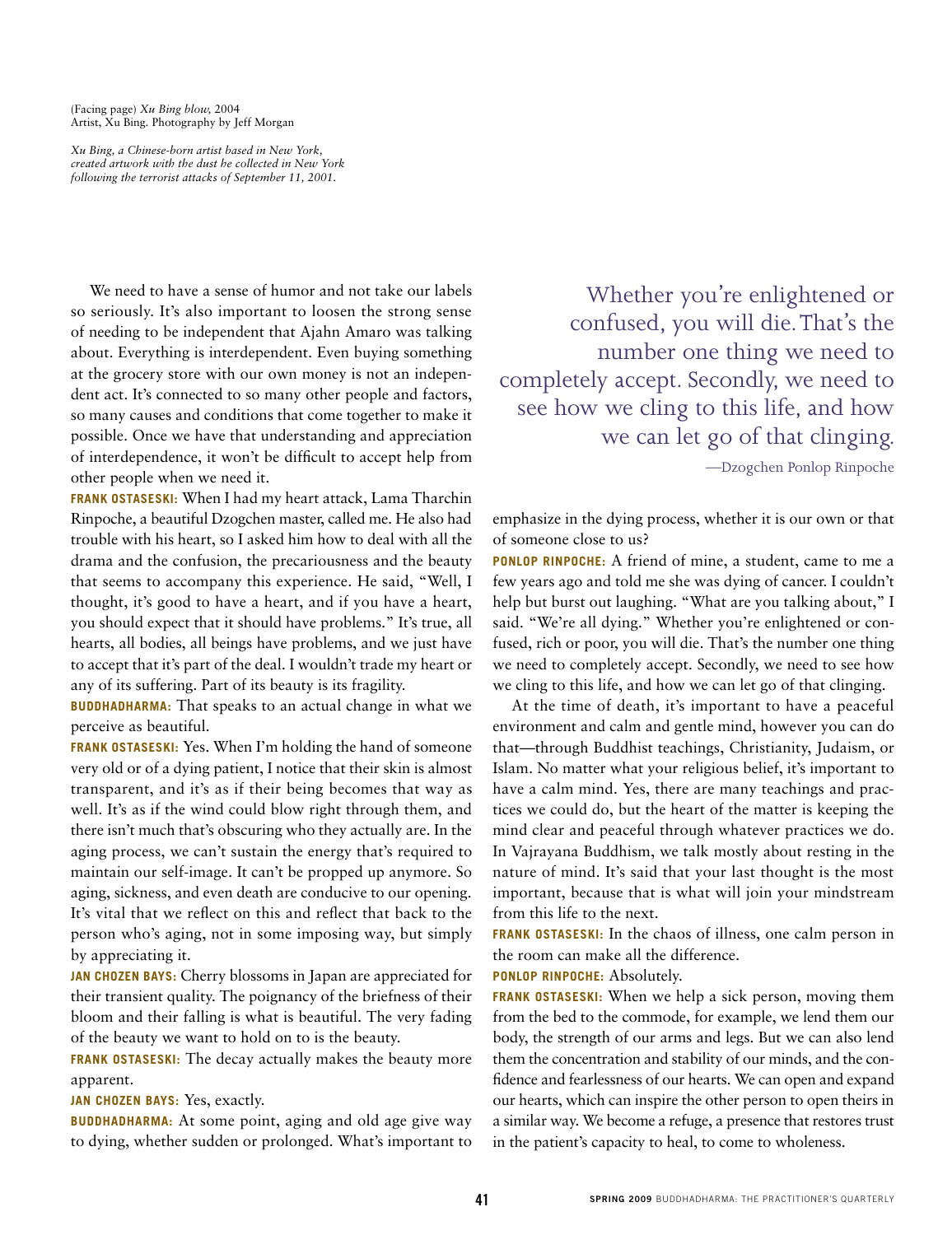*Cameo Cuts,* 1992 by Ed Ruscha



In our hospitals and care facilities, we're so ready to problem-solve and fix things that we often encourage the person who's sick or dying to see themselves as broken. When we attend to dying people, we need to help reflect their intrinsic wholeness. Through grace and love, we can help them with the obstacles in front of them. We can be a portal through which they travel to what they feel most disconnected from. Above all, we can love them when they cannot remember to love themselves.

**Ajahn Amaro:** Ram Das tells a story about being with his stepmother as she was dying. He's a world expert on death and dying and the role of meditation. He was giving her guided meditation and talking about following her breath and visualizing the light and how the light would well up in her and that she should go toward the light, and so on. He'd been doing this for about forty-five minutes when he paused for a breath, and his stepmother turned her head gently toward him and said, "Ram Das, be quiet." [Laughter]

What really seems to help, more than doing the helping thing, is to just be a simple, pure, caring presence and let go of all the stuff we think we should be doing.

**BUDDHADHARMA:** Sometimes people, including Buddhists, can be quite doctrinal about how to approach another's dying process.

**Frank Ostaseski:** It's a kind of fundamentalism. I ran the first Buddhist hospice in America, so believe me, I saw Buddhists many times trying to impose their idea on a poor dying person. We had the president of the California Atheists Association come to die with us at Zen Hospice. I was happy that he came to us because he felt it was a place where someone wasn't going to impose some dogmatic notion on him. I'd ask him, "What do you think is going to happen after you die?" And he'd say, "Nothing." I queried him further about whether he thought there would be anything that would carry on, and he said, "My molecules will just mix with all the other molecules in the universe." I said, "Oh, you mean, that kind of nothing." [Laughter]

Everybody who is dying has a story about how one dies, and that story shapes the way they die. It helps to discover more about the story someone is holding and to work with it, rather than to try to change it or impose some other story. **Ponlop Rinpoche:** Exactly.

**Jan Chozen Bays:** Some of the stories of the death process can cause problems. In doing a class we call "Preparing for Your Own Death," for example, we've had people come in and say something like, "I want to read the *Tibetan Book of Living and Dying* to my mother, so she will have a good transition into the bardo, but she's a Christian and that would really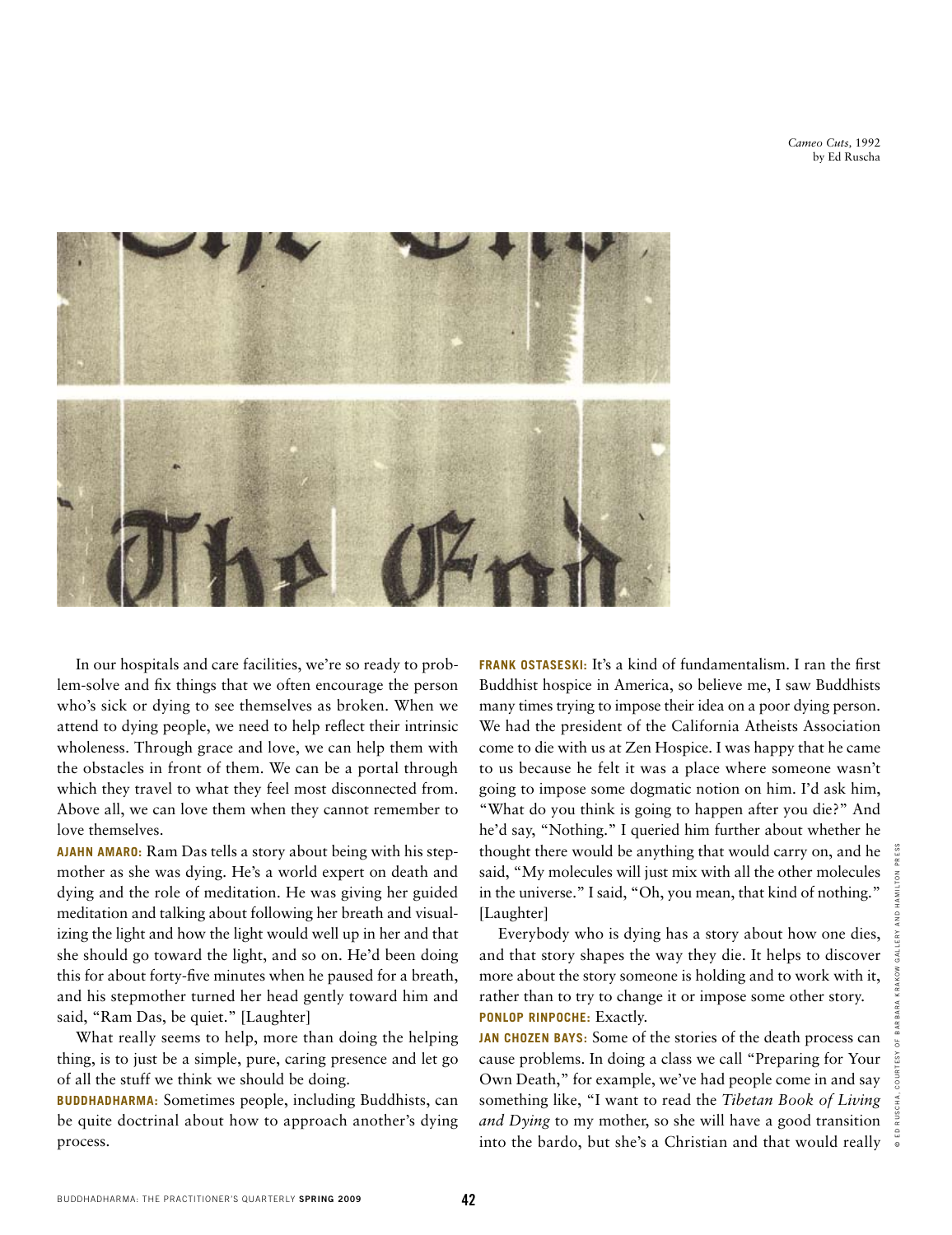upset her. So I'm afraid she's going to have a poor destination."

In response, I read a very beautiful story from the Pali Canon, from the *Samyutta Nikaya*. It's called the *Mahanama Sutta*. A Sakyan who's been practicing for a while suddenly becomes afraid that if he is killed by a stray elephant or horse or chariot, he may end up in a bad destination. The Buddha tells him that his death will not in fact be a bad one, because his mind has been fortified over the years by practice, faith, generosity, wisdom, and so on. He says, "Just as oil rises to the top of a pot submerged in water, your virtue, your goodness, your faith, or generosity will rise to the top, and that is what will carry you to your next destination." I find that sutra reassuring for people, because we're so afraid we're doing the wrong thing.

It's also helpful to remember that whatever your idea is of a good death, there's no guarantee you're going to have that. Yes, preparing is good. If you prepare for a natural childbirth, chances are better that you'll have a natural childbirth, but there is no guarantee. It's the same with death. If you prepare in a sane way and do practices around it, chances are higher that you will have a death that is more serene and involves less anguish for people around you. But we must never forget that the next moment is unknown. If we practice stepping into the unknown, moment by moment, hour by hour, year by year, millions of times, then death is just the next step into the unknown. It loses its terror.

We must also learn not to run away from the inevitable pain, but rather to move into pain. We need to take apart the sensations of pain and discover that pain is not a solid object. The confidence we get from knowing the impermanence of pain, from seeing how interesting it can be, replaces anxiety, which makes for a much better time when you're sick or dying.

**Ponlop Rinpoche:** The greatest fear about dying is the unknown. It helps to see that this unknown territory is something we should be interested in exploring, like pioneers exploring a new territory. We need to explore this new, unknown territory of mind. When we open to that, we lessen the fear and preconceptions we have about unknown territory.

**Jan Chozen Bays:** Absolutely. If we can replace anxiety with curiosity, we've done a lot to help ourselves, and others, with the dying process.

**BUDDHADHARMA:** The Vajrayana tradition in particular has emphasized the actual process of what occurs after death, which has not been dealt with quite so explicitly in the other traditions. Are those Vajrayana teachings predominantly

When you're with someone who's dying, what really seems to help is a simple, pure, caring presence. We need to let go of all the stuff we think we should be doing. —Ajahn Amaro

about techniques for dealing with the afterlife, or are they about the fact that we are going through birth and death constantly all the time?

**Ponlop Rinpoche:** The bardo teachings are about both of those. These teachings, however, are frequently misunderstood. People take the descriptions of this deity and that deity appearing very literally, but these are all symbolic teachings that come out of a particular framework of symbols. In each manifestation, the deity described is connected with an expression of the enlightened nature of mind, which has many qualities, such as transcendence, compassion, wisdom, and love.

One of my teachers, a Dzogchen master, told me that it's not true that all sentient beings experience these deities. That is not the fundamental meaning of these teachings. The bardo teachings are about relating with the nature of mind. If it so happens that you are a practitioner who is very familiar with deity meditation, these images may pop up as a symbolic reminder for you to connect with what we call purity, the pure nature of mind.

In deity meditation, the most important thing is to connect the symbolism with the pure nature of the world. We call this practice "remembering the purity." It is a practice of recalling the pure nature of the aspects of mind that are represented by the deities.

The bardo teachings are indeed about death and dying. According to Vajrayana, at the moment of death and after death, we have tremendous opportunity to experience the enlightened nature of mind. This nature can be experienced in many different forms and in the form of different types of light, as has been described by people who have had neardeath experiences. What is described in the *Bardo Thotrol*, often translated as *The Tibetan Book of the Dead*, is a symbolic representation of this process. I've tried to clarify that in my book *Mind beyond Death*.

**BUDDHADHARMA:** So death is not sectarian, so to speak. **Ponlop Rinpoche:** Exactly [laughter].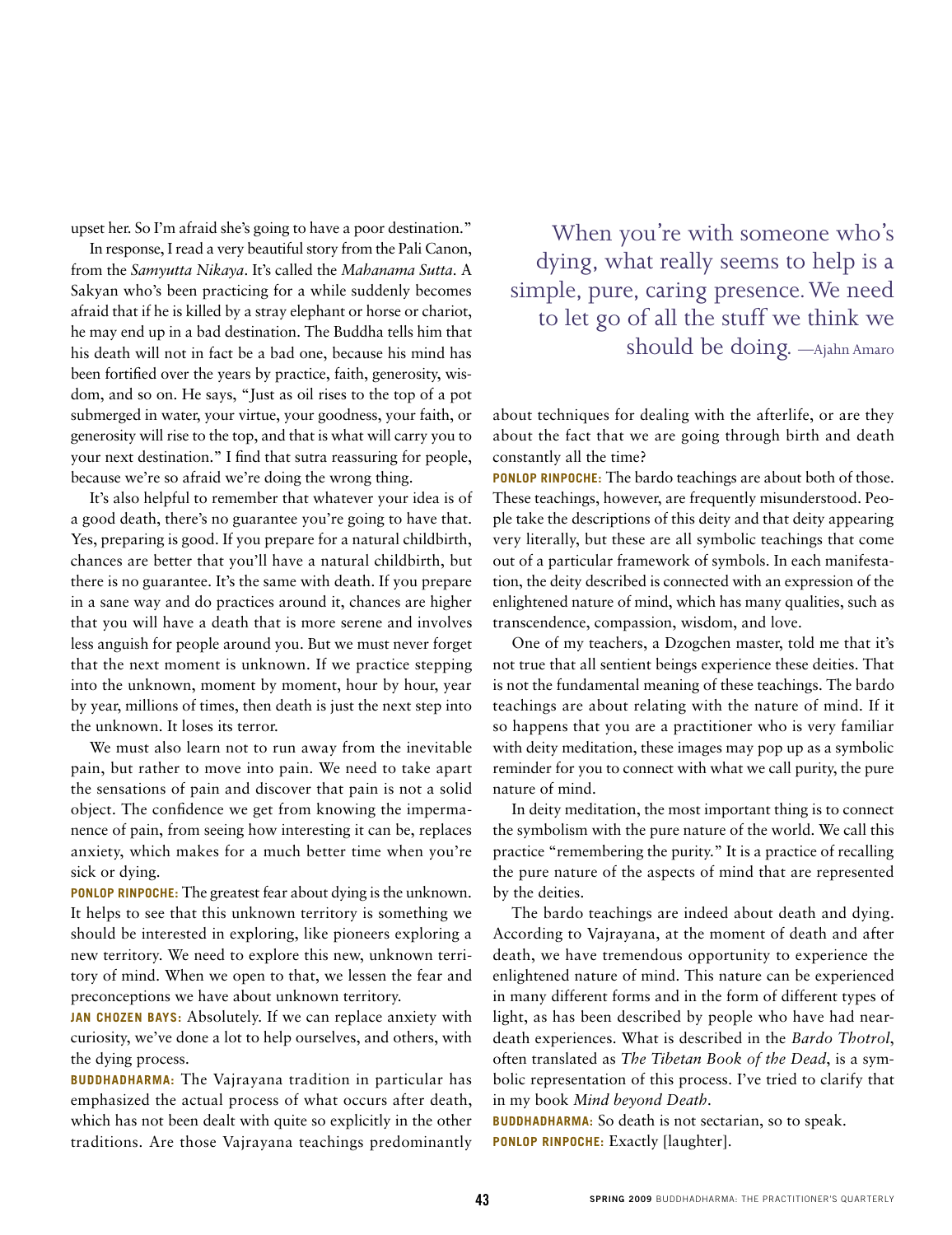

**BUDDHADHARMA:** Could others speak to the teachings in their traditions concerning what happens after death?

**Ajahn Amaro:** In the standard Theravada texts, it's less spelled out than it is in the Tibetan texts, but there is the recognition that the faculties fade out one by one at the moment of death, with hearing being the final one to go. A friend of ours is dying in the hospital near here, and even though he's not been responsive, throughout the day people have been chanting and reading aloud the cards he's received. We're doing that based on the understanding that the hearing faculty can still be operating even if vision is gone and the conceptual thought faculty is compromised. And because there is still hearing, someone can not only take in words of the teachings but also connect with others gathered around.

**Ponlop Rinpoche:** In the Vajrayana, many people sing *dohas*, spontaneous songs of realization, and as we sing, which is a practice, we receive many instructions on the nature of mind. Some years ago, a friend of mine in England had a friend who was dying from Alzheimer's. At that point she didn't remember anything or recognize anyone, so the only thing they could do together was sing songs from her childhood that they both knew. She remembered the words perfectly. It occured to me then that singing yogic songs of realization about the nature of mind, and practicing and resting in the nature of mind through singing, can be really beneficial and helpful even when you have Alzheimer's.

**Ajahn Amaro:** Another principle we recognize is that what the mind fixates on at the end has a strong effect on what the future destination might be, but it's not wholly incumbent on that. There's an interesting teaching called "reappearance through aspiration," which partly echoes Chozen's recommendation to listen to the advice of the Buddha from the *Mahanama Sutta*, where he says that just as oil floats upward in water, so too will your goodness rise to the surface.

I often give that kind of teaching to people as an encouragement. In his teaching on "reappearance through aspiration," the Buddha says if you really want to gravitate to another particular realm, you can do that through the power of your mind. But this kind of activity is for the virtuous, not the unvirtuous. You have to have done your homework and not have too many outstanding debts, as it were.

**Ponlop Rinpoche:** That's very true.

**Ajahn Amaro:** For those who have developed virtue and are intent on gravitating to a particular realm—back to the human realm or to a different realm of being—the Buddha gives teachings of how to focus the mind on that particular realm and to bring that to mind at the very end of life.

Generally speaking, you guide someone according to their capacity and background. If someone is a Christian or  $\frac{3}{6}$ if they've been a Buddhist but don't really have much of a meditation practice, you wouldn't speak to them about refined details of meditation or expect them to focus the mind in a  $\frac{2}{3}$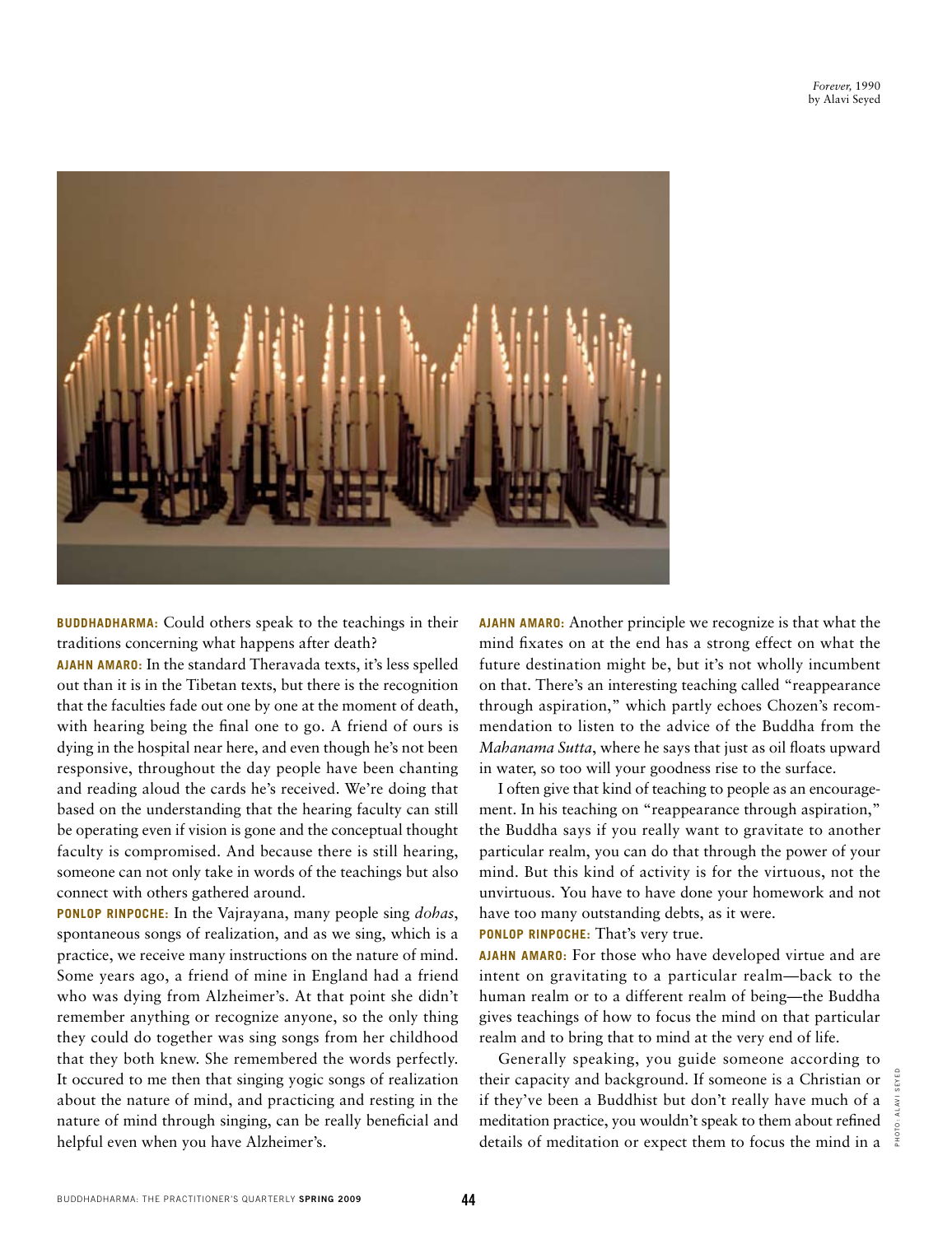very specific way. Rather, you would try to find a way to communicate and manifest a loving presence. If someone understands meditation practice or particular dharma teachings, you would bring those out because being reminded of those will help to catalyze their own insight. Practices and teaching can help someone use the potency of the moment to break through obstructions and habits of self-identification.

**Jan Chozen Bays:** Your discussion of reappearance through aspiration gets us to a very interesting Mahayana question. If you did have the bodhisattva aspiration, bodhichitta, would you aspire to reappear in the human realm rather than step off the wheel of samsara completely? That's not a Theravadan question, though, is it, because in the Theravadan understanding, isn't the Buddha prior to his enlightenment the only bodhisattva?

**Ajahn Amaro:** It depends on which Theravadin you talk to.

**Jan Chozen Bays:** I see. Well, I'm talking to you right now. [Laughter]

**Ajahn Amaro:** Within the Theravada world, to a certain degree, there is a tradition of people taking bodhisattva vows. It's not very prominent, but it's certainly there and it's been in the mix over the centuries.

**Jan Chozen Bays:** Would there be an active aspiration, then, to reappear in the human realm?

## **Ajahn Amaro:** Yes.

**Jan Chozen Bays:** Gosh, you're like us.

**Ajahn Amaro:** We're all one…[Laughter]

**BUDDHADHARMA:** ...particularly when we're dead.

**Frank Ostaseski:** Most of the people I've worked with have some notion of what is sacred to them, whether they live within a Buddhist context or Christian context or some other religious or nonreligious context. I try to discover what is sacred for them. The sacred is not something separate or different or more than other things. It is rather hidden in things, so dying becomes an opportunity to discover the sacredness that is hidden all around us. It becomes this process of gradually removing obscurations and perceptions that block our capacity to see the truth of what was already there. This process can be facilitated by a good relationship between the person giving care and the dying person.

**BUDDHADHARMA:** And of course the caregiver is not necessarily a professional. It could be one of us with our parent or spouse, or even child. What is the most important element in that relationship?

**Frank Ostaseski:** Compassion doesn't have an agenda. It doesn't have judgments or shoulds or a concern for what's "right." It expresses gentleness, the kindness that's necessary for our hearts to open, and for the heart of the dying person

If we practice stepping into the unknown, moment by moment, hour by hour, year by year, millions of times, then death is just the next step into the unknown. It loses its terror.

—Jan Chozen Bays

to open. Without that compassion, the heart won't open to its suffering. It just simply won't open to the pain, in the way Chozen was talking about earlier. As a caregiver, my task is to attune myself as closely as possible to exactly where the other person is in this moment and not to try to lead them anywhere, and certainly not try to lead them away from their suffering. We don't really serve a person by taking them away from their suffering. We serve them by helping them come into contact with it.

Dying is a matter of relationship—to ourself, to those we love, to God, spirit, buddhanature, however we frame our image of ultimate kindness. Being a companion to the dying involves being fully with the person as we help them, enabling them to address those different levels of relationship. This process is characterized much more by mystery than mastery. Of course, when we're dying, it's good to have mastery, somebody who knows what they're doing, but that won't be enough. I also want somebody there who can help me explore the territory of meaning, to help me understand what's had value and purpose in my life. But there's a point in the dying process where meaning falls away completely. At that point, I'll want somebody who's comfortable in the territory of mystery, of unanswerable questions, who can be there without feeling the drive to get it all resolved. I want somebody who's comfortable in that not knowing.

**Jan Chozen Bays:** The experience of meditation—which is that, as you enter it, every moment is completely unknown—hopefully makes us comfortable with not knowing.

**BUDDHADHARMA:** Training in meditation leads many people to conclude that there's no reason that the process after the death of our body would not bear some strong similarity to the process we're already familiar with, of things arising, taking shape, and ending, and therefore the teaching of rebirth can seem quite natural. On the other hand, many people feel

➤ *continued page 80*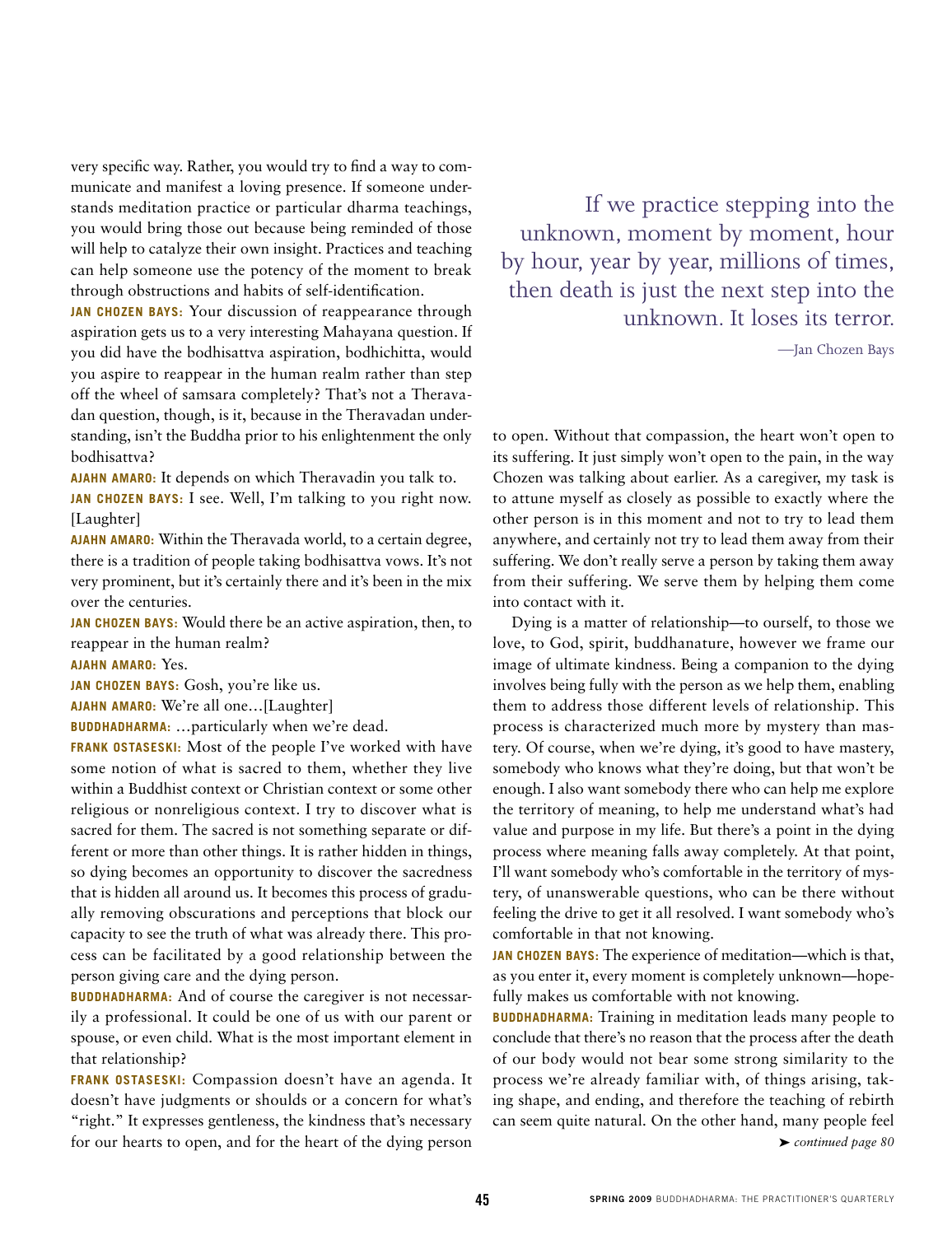the teaching of rebirth is not an essential part of the teaching, and is in fact an obstacle. Is the teaching of rebirth essential to Buddhist practice? **Ponlop Rinpoche:** Oh no, not that question! [Laughter]

A lot of people say to me that they can't see past or future lives, so they have no conviction in a system that posits rebirth. But as much as we cannot see a past or future life, neither can we see that there isn't a past and future life. That brings us back to square one. What is most important is to do your best in your present life, and as long as you have lived your life fully and practiced dharma, you can feel comfortable that there will be a good rebirth, if there is rebirth. It's better to prepare as if there is a rebirth, rather than have it come upon you as a surprise. It's like Woody Allen said, "I don't believe in the afterlife, although I am bringing a change of underwear." [Laughter]

The bardo teachings also tell us that having a meaningful and good process of dying depends largely on having a meaningful and good process of living. If we have lived our life fully in a wholesome way with virtuous and compassionate and loving practices, our rebirth will be positive, if there is any.

**Ajahn Amaro:** There are many people who want to be committed Buddhists but don't like the idea of past and future lives. Many well-known Buddhist teachers have that same kind of reticence about rebirth. There's a teaching in the *Middle Length Discourses*, *Majjhima Nikaya* 60, the *Apannaka Sutta*. It's called "The Incontrovertible Teaching," and it's almost verbatim the teaching that Rinpoche described.

The Buddha starts off by saying, "If you ask me, I say that there is this life and there are previous lives and future lives. They're the result of good and bad action. However, there might be some other good person who has the view that there are no past lives, no future lives, only this life. If that person leads a virtuous life, they will attract good friends to them, they will sleep easily at night, they will be praised by the wise, live without anxiety, and when they pass away they

will have no regrets. If they are correct and there is no life after this one, they've made a pleasant abiding for themselves here and now. If they are incorrect and there is a life after this one, they've certainly set themselves a good direction and can certainly look forward to reappearing in a pleasant destination."

He uses an analogy from dice and says, "They have a lucky throw on both counts." He goes on to discuss the opposite effect for an unvirtuous person, who will "have an unlucky throw on both counts." This is the Buddhist version of Pascal's wager.

**Jan Chozen Bays:** I look at this as a biologist, a scientist. That's what I trained in before I went to medical school. From the point of view of physics, energy is neither created nor destroyed, at least as far as we've been able to tell so far, and that certainly applies to our physical energy. I ask people in our death and dying classes to consider the calcium in their teeth and bones and to project it backward into time. Where did it come from? They can see the milk they drank and the cow that gave the milk, and then they can see the cow eating the grass and that the grass came from other decaying organisms, and on and on. It goes all the way back to very soon after the Big Bang, when calcium, as far as we know, originated. The next question, then, is how many lifetimes has our calcium lived through, how many living organisms has our calcium passed through? It's an infinite number.

Project that calcium forward in time, so after we die and are cremated or put in the earth and decay, what happens to our calcium? It's not destroyed. It goes forward into the air, the soil, the plants, and more living organisms, including lots of people, so the calcium in our body could be calcium from Jesus, from the Buddha. A rational materialist can understand that.

We go on to consider what you could call our psychic energy, the energies that are of the mind ground, however you want to frame them. You could call them personality, psyche, or whatever Buddhist terms you might have for such energy.

But it is energy. You walk into a room and you can tell if somebody's just had a fight there. It's not imaginary energy.

Wouldn't the same principle apply to that energy? Why would psychological energy not also continue along with the carbon, oxygen, nitrogen, and so on? We know, for example, that anger can be passed from generation to generation. We know that if you're angry at the store clerk, that some real energy gets passed around from the store clerk to the people who come afterward. If this energy continues after our death, then what is our job?

Many people today are trying not to pass on pollution to the next generations, on to the seventh generation, as the Native Americans say. What about the pollution from psychic energy? It's clear that our job is to clean up that energy too. Whether we pass it on in a future life as a new, clean so-and-so or pass it on to "someone else," it's our job to pass on the best inheritance of energy, the least-polluted energy we can.

**BUDDHADHARMA:** So the first law of thermodynamics is a statement of rebirth? **Jan Chozen Bays:** It is. Buddhism is mathematics. And when you add to that the collected research on children who can remember past lives, there's some pretty darn good evidence there.

**Frank Ostaseski:** People have been asking me for thirty years, usually on their deathbed, "What's going to happen after I die?" I have lots of ideas, but I have no idea if any of them are true. I'll find out.

**Buddhadharma:** Or *you* may not find out.

**Jan Chozen Bays:** If your consciousness continues, you might find out.

**Frank Ostaseski:** There is a quote from a piece on the Internet by a Buddhist practitioner and teacher, Carol Hyman, called "Living and Dying: A Buddhist Perspective." In it, she says, "If we learn to let go into uncertainty, to trust that our basic nature and that of the world are not different, then the fact that things are not solid and fixed becomes, rather than a threat, a liberating opportunity." That really guides me, when I meet this